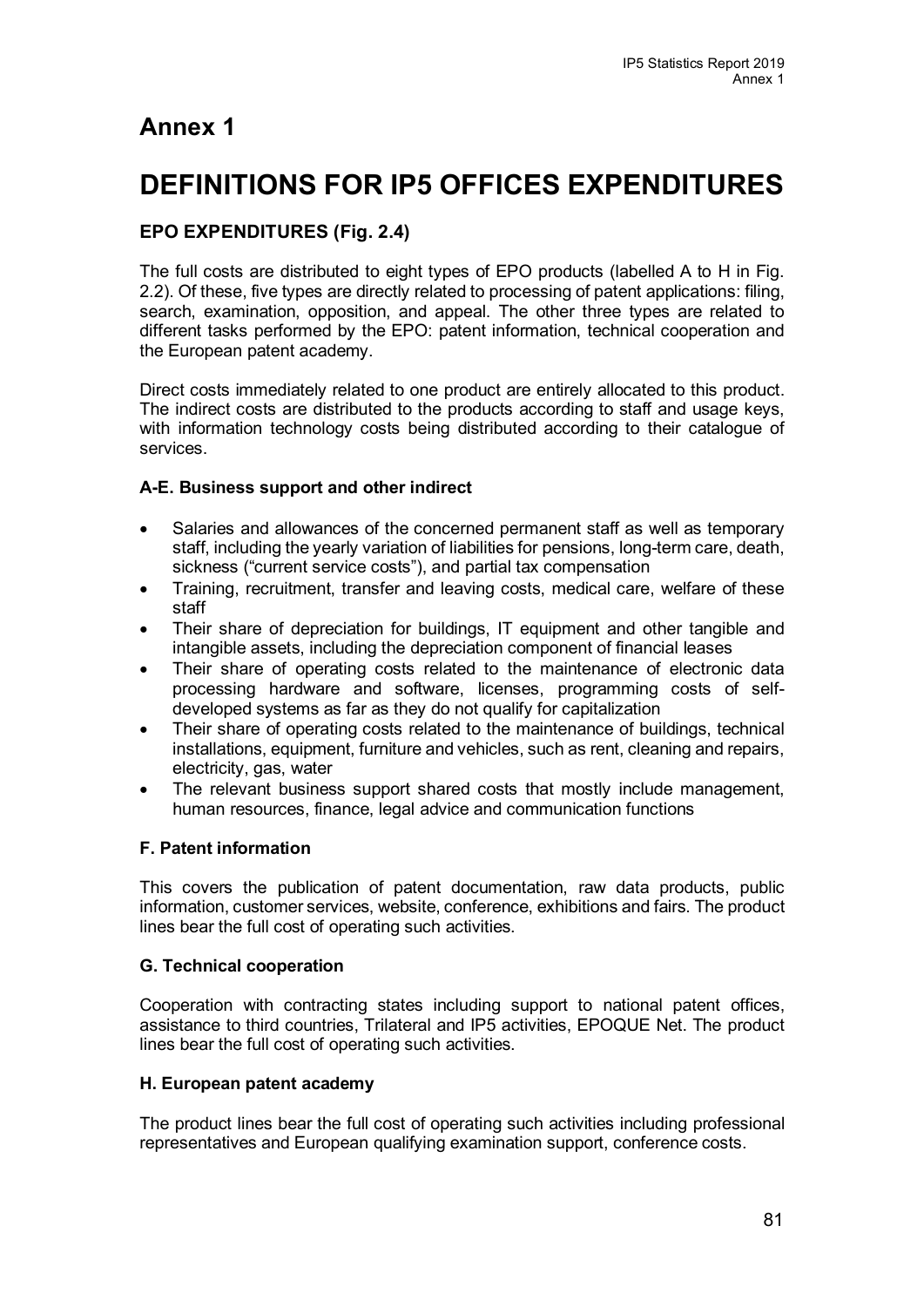## **JPO EXPENDITURES (Fig. 2.5)**

## **Expenses for JPO's business**

## **Expenses for business processing**

## **A. General processing work**

- Existing personnel (including increase and transfer)
- General administration
- Various councils
- Encouragement of guidance including patent management
- **External rented offices**
- Internationalization of industrial property administration
- Project for supporting medium and small company's applications
- Patented micro-organisms deposition organization
- •

## **B. Examination and appeals/trials, etc.**

- Infrastructure improvement for examination and appeals/trials
- Disposition of examination and appeals/trials
- **Execution of PCT**

## **C. Information management**

Management of information for use in examination and appeals/trials

## **D. Publication of Patent Gazette, etc.**

## **E. Computers for patent processing work**

## **F. Facility improvement**

## **G. Operating subsidies for INPIT[44](#page-1-0)**

## **H. Others**

All other expenses not covered by the above.

<span id="page-1-0"></span><sup>&</sup>lt;sup>44</sup> This term is explained in the glossary that is available with the web-based version of the report, [www.fiveipoffices.org/statistics/statisticsreports.html](http://www.fiveipoffices.org/statistics/statisticsreports.html)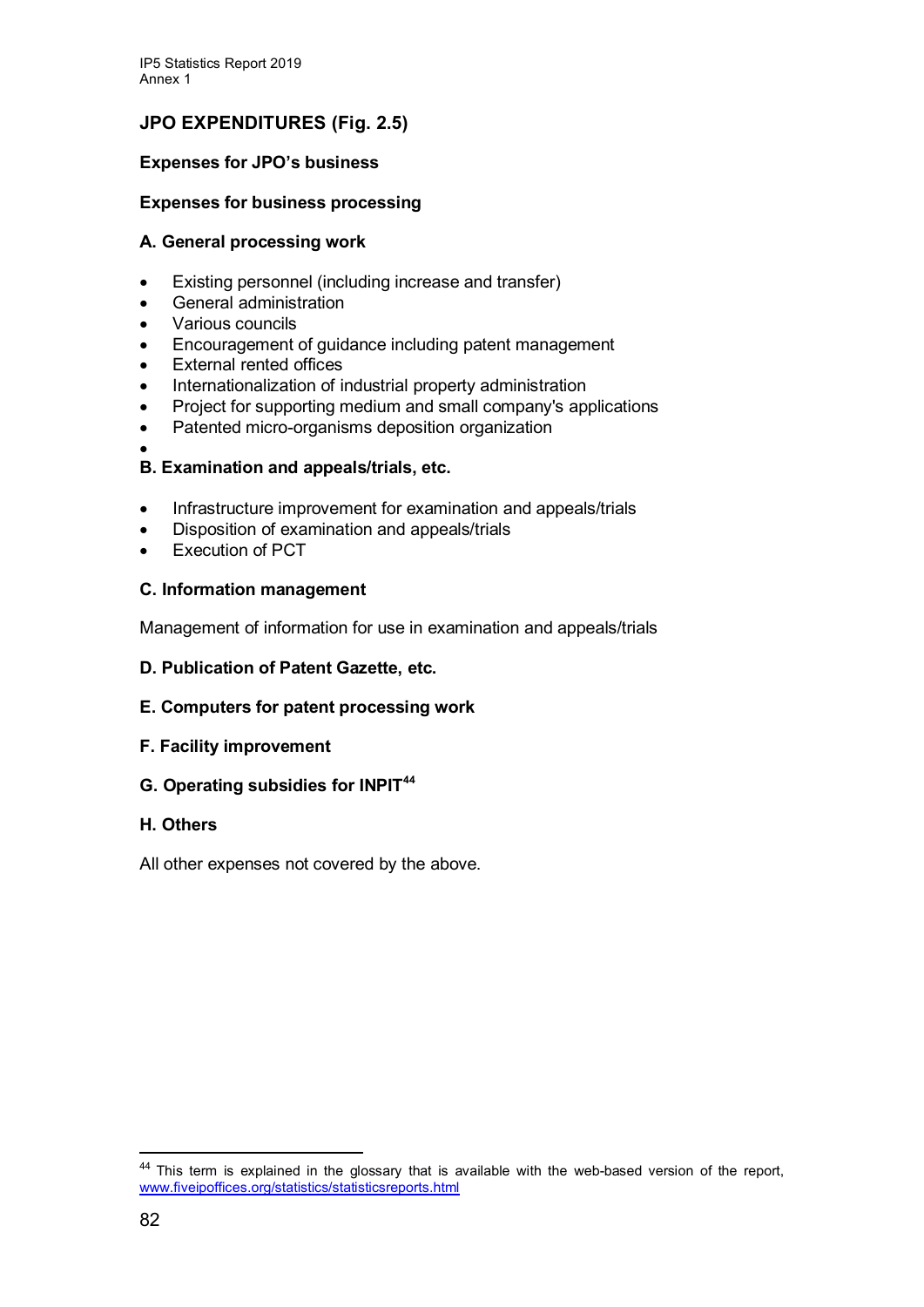## **KIPO EXPENDITURES (Fig. 2.6)**

#### **A. Personnel resources**

Compensation for the services of employees or the inclusive expenditure of the services of employees: salaries, bonuses, and remuneration of temporary staff.

#### **B. Internal business**

Internal business includes Public-employee pension, balance, and transaction between the accounts.

#### **C. Primary business expenses**

Primary business expenses include expenditures on the development, operation, and private transfer which mainly related to the business of private organizations or affiliated organizations, including expenses on the business and task.

#### **D. Other expenses**

All other expenses not covered by the above.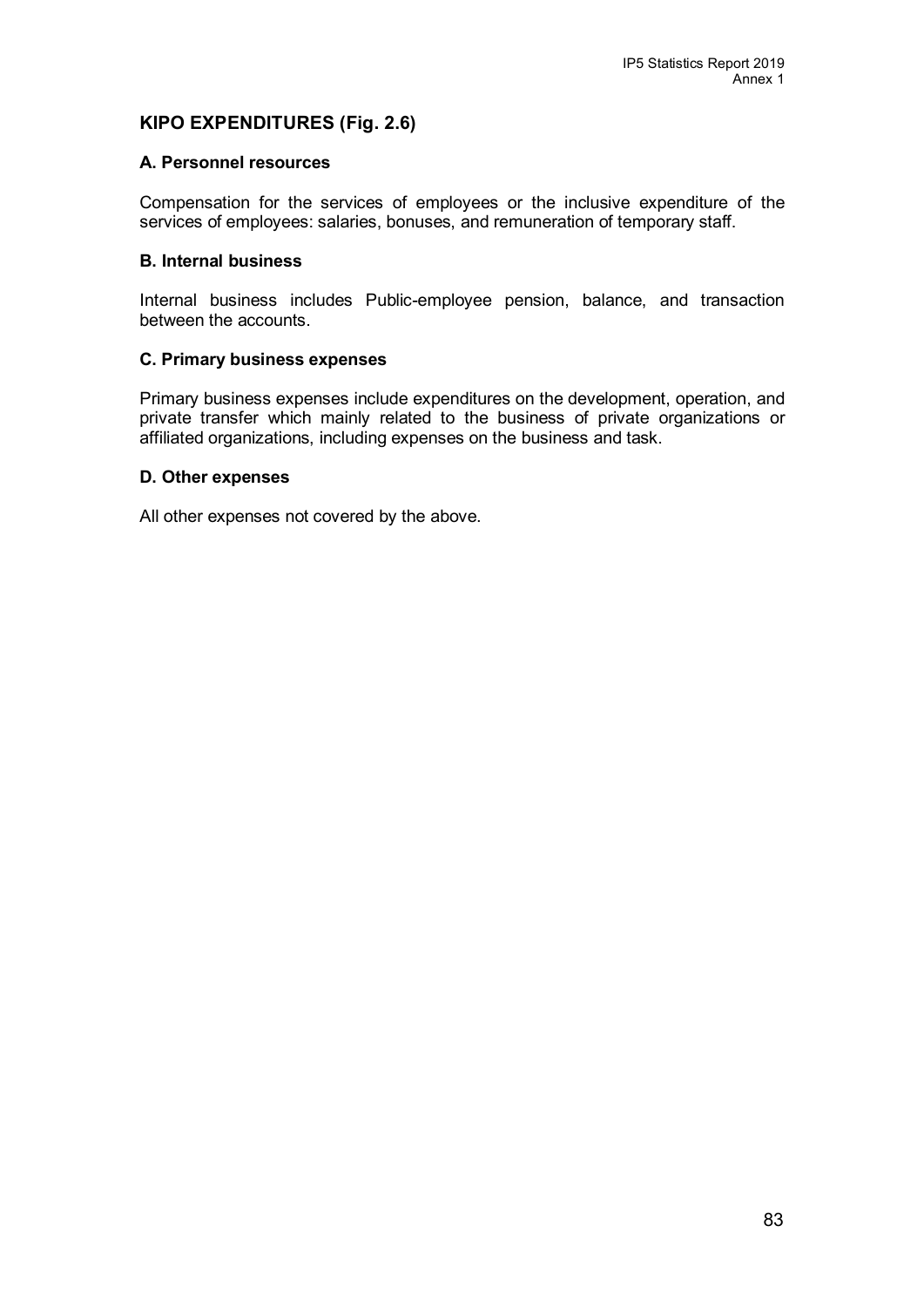## **CNIPA EXPENDITURES (Fig. 2.7)**

## **A. Administrative Operation**

#### **B. Examination**

- Patent examination<br>• Trademark examina
- Trademark examination

## **C. Social and Housing security, Pension**

- Pension of staff in administrative agencies
- Infrastructure-related expenses.

## **D. Others**

All other expenses not covered by the above.